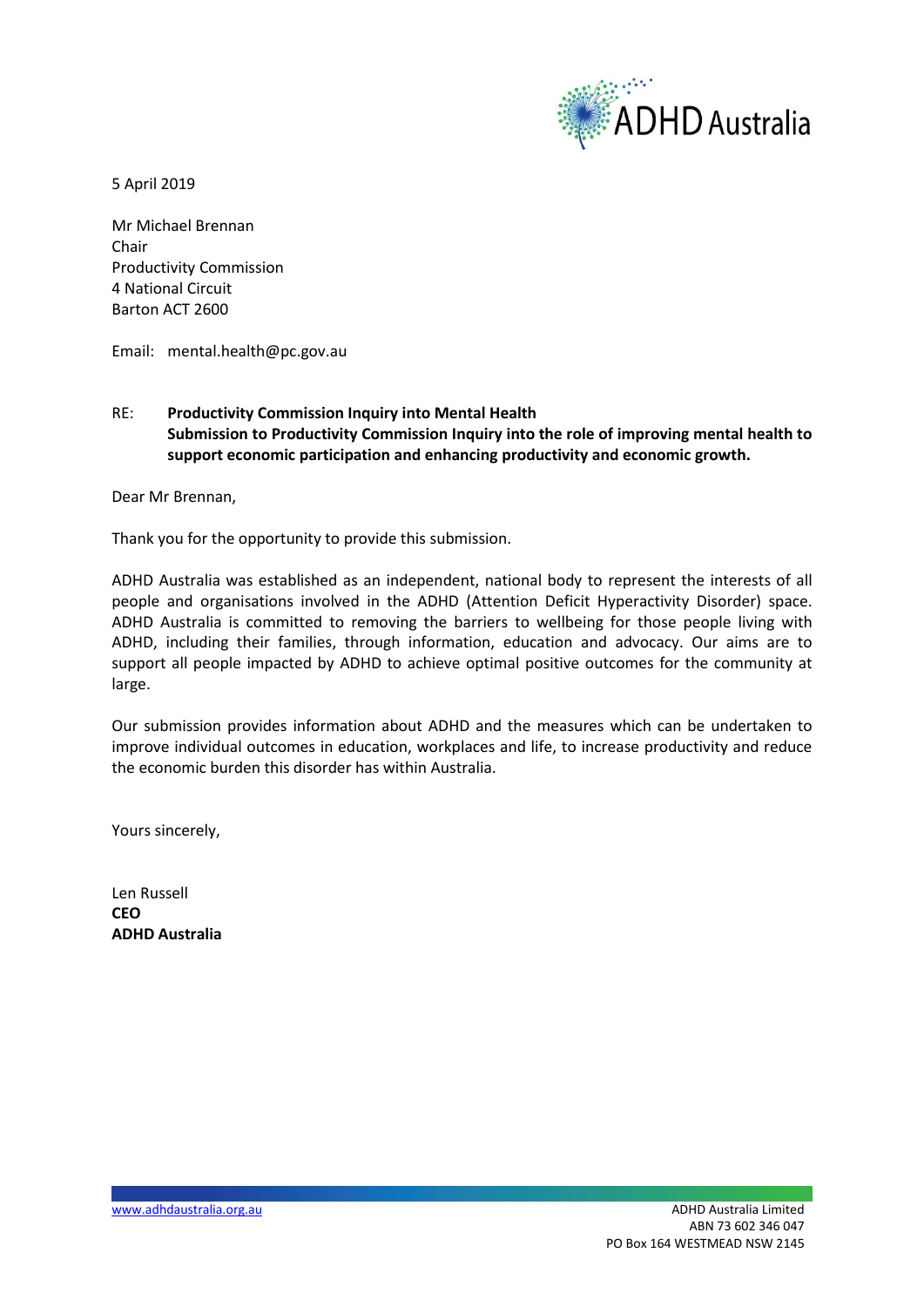### **ADHD AUSTRALIA SUBMISSION**

#### **Scope of the Productivity Commission Inquiry into Mental Health should include ADHD**

When the Commission makes recommendations to improve population mental health, so as to realise economic and social participation and productivity benefits over the long term, it must also address the prevalence of ADHD in the Australian population, and recommend strategies to improve educational, social, career and life outcomes for the 1.2 million Australians with ADHD and their families.

This submission focuses on prevention and early intervention and youth mental health, as this is where we can make the most significant difference. Many of our suggestions and recommendations also apply to the success in the workplace for adults with ADHD.

#### **What is ADHD?**

ADHD is a lifelong common neurodevelopmental disorder which affects around 5% of Australians (and up to one in ten within certain demographics). It is a pattern of behaviour that begins in childhood and may continue throughout the person's lifespan.

#### **There are three sub-types of ADHD**

The most common in clinical diagnosis is the ADHD combined type of inattention, hyperactivity and/or impulsivity (ADHD-C), however the predominantly inattentive type (ADHD-I) accounts around 50% of all identified cases within community ascertained samples in the Children's Attention Project  $(CAP)^6$ , and there is also the predominantly hyperactive type (ADHD-H).

Key features of ADHD are inattention, distractibility, hyperactivity and impulsivity. This may present as defiant and aggressive behaviour, including refusing (more often than other children) to follow directions from teachers or parents, and some have emotional outbursts when asked to do things they find difficult or challenging. Children with ADHD may become defiant when asked to stop talking, sit down, stop playing a game, do homework, eat dinner or go to bed. In addition to paying attention or controlling their activity level, they may find it hard to tolerate a boring situation, control their impulses or transition from one activity which they find fun to another activity.

### **ADHD affects learning and often has mental health comorbidities**

ADHD is linked to a range of learning disorders, and one in seven young Australians between the ages of 4-17 with ADHD experience a mental health condition. Data from the most recent Young Minds Matter survey found that ADHD was the most common disorder in this cohort (7.4%), followed by anxiety (6.9%), and almost one third of those with a disorder had experienced two or more disorders in the previous 12 months.<sup>"</sup> Children with ADHD are more likely than other children to have other mental health problems, and a recent study of children with ADHD from age 8 to adulthood, found those with ADHD are at greater risk for behavioural issues, learning issues, anxiety, depression, substance abuse and self-injury.<sup>III</sup>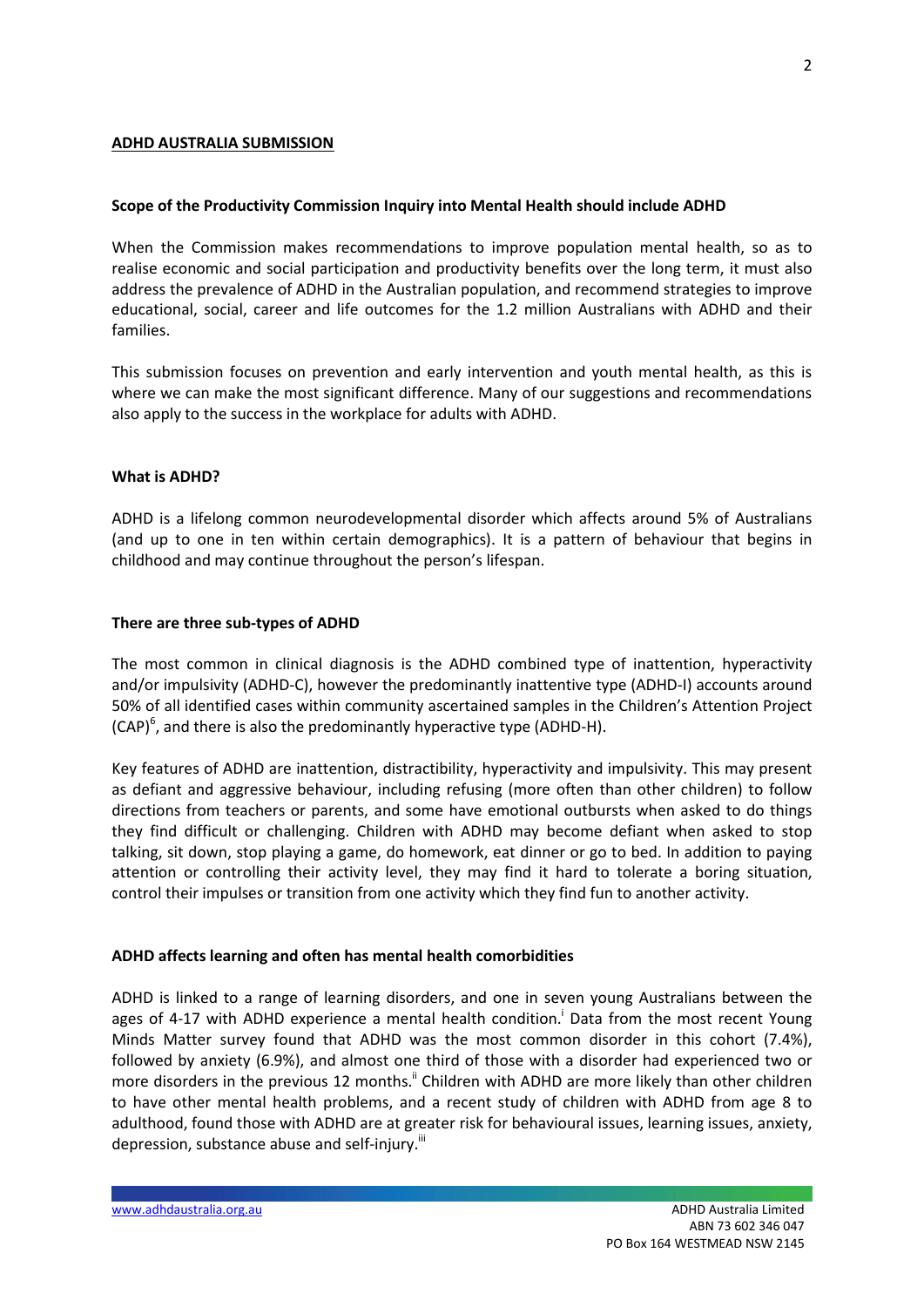During adolescence, children with ADHD are at most risk of developing other mental health issues.<sup>iv</sup> One third of the 16-25 cohort with ADHD have or have had other mental health issues, which is a frightening statistic for our future generations, as well as for us as parents, teachers, schools and universities, friends, employers, governments, and Australians in general. And it gets worse. It's estimated that almost half (45%) of Australians aged 16-85 years will experience a mental health disorder at some time in their life, and about 20% have experienced a common mental disorder in the past 12 months<sup>v</sup>.

### **Why things need to change, especially schools and education**

A substantial literature review by Sciberras et al (2013)vi demonstrated that **both boys and girls with ADHD are at risk for a range of poorer outcomes in adolescence and adulthood**. In addition to behavioural issues, substance abuse, mood and anxiety disorders, **these include poor educational, social and occupational outcomes**. The parents of children with ADHD also have poorer outcomes over time, including increased psychological stress and poorer family functioning than parents of non-ADHD children.

Sciberras et al also noted that **ADHD symptoms persist into adolescence and adulthood for approximately 50% of those diagnosed with ADHD.** Although there may be a decline in ADHD symptoms as children progress into adolescence and adulthood, the impairments associated with the disorders tend to persist.

Feedback from parents and students with ADHD highlights the lack of understanding of ADHD by teachers and principals in NSW schools; the lack of resources, support, programs and special learning opportunities in many schools; limited and inconsistent funding of resources; the need for individualised approaches to students with ADHD; HSC exam issues; and overwhelmingly, **the huge stigma attached to having ADHD.** These issues are totally at odds with obligations under the *Disability Discrimination Act 1992* (DDA) and the *Disability Standards for Education 2015* (DSE), not to mention the fact that Australia espouses a culture of diversity and inclusion, which is embodied into various anti-discrimination and employment related legislation.

# **Untreated ADHD can cause lifetime impairment; however there are effective ways of managing ADHD**. **Early diagnosis and early interventions are critical.**

The majority parents are very committed to improving the educational, social and life outcomes for their children with ADHD. This is evidenced by ADHD now being the most common reason for paediatrician presentations in Australia, accounting for 18% of general consultations. In There are also various other medical and clinical specialists that parents can utilise, providing they have the means to do so, and numerous ADHD support groups, many of which are local.

## **The impact of what happens at school is incredibly far-reaching and definitive for every child, and even more so if they have ADHD**.

Recent research by the Murdoch Children's Research Institute (MCRI) found that 40% of students with ADHD failed to meet the NAPLAN minimum standards in at least one academic area. In year seven, 73% of students with ADHD had problems with writing and almost 25% were below the minimum standard. In year nine, 54% had difficulties and 37.5% did not reach the minimum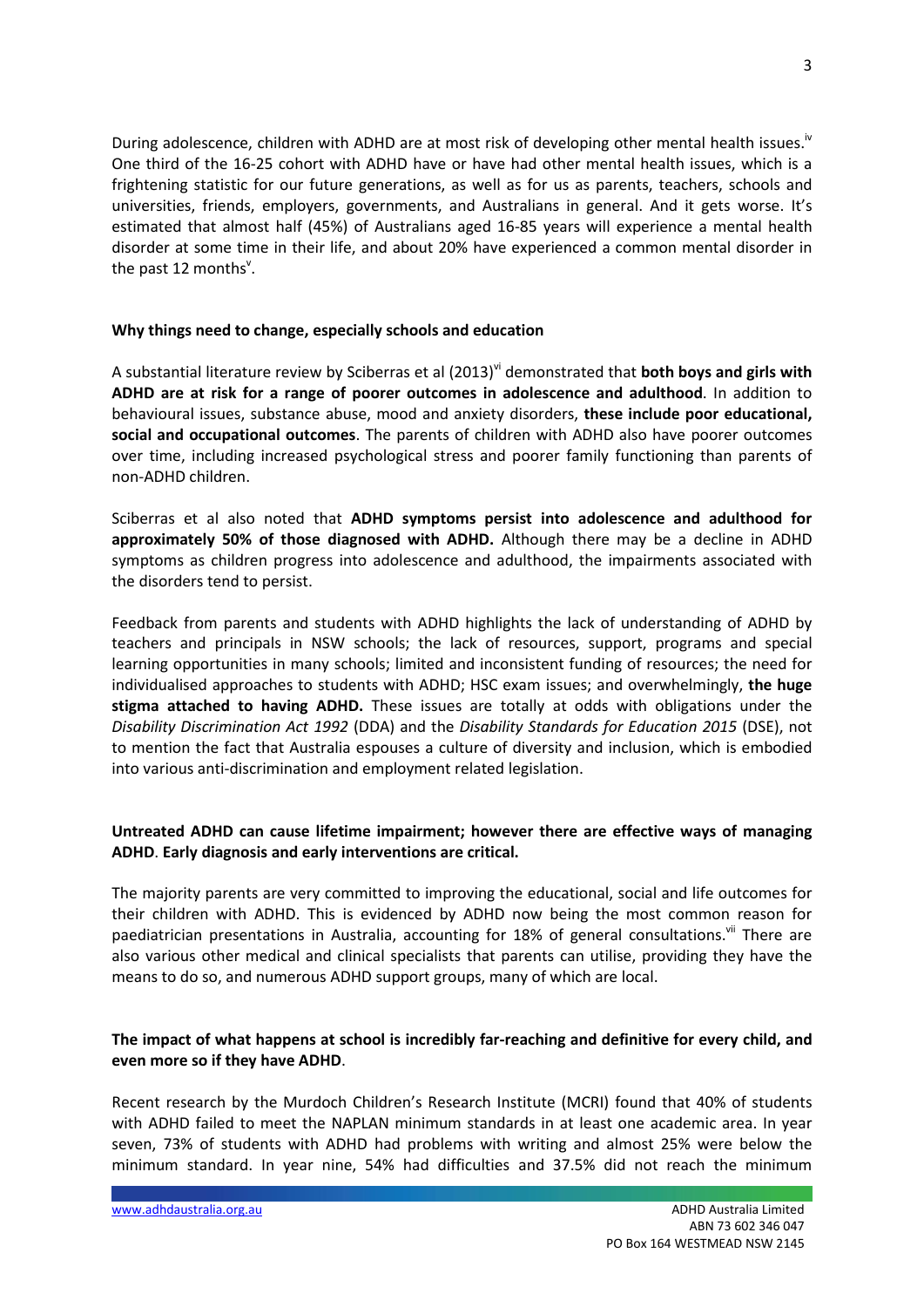standard. The difficulty with writing was much more pronounced for boys than girls.<sup>viii</sup> This research clearly illustrates the size of the gap for students with ADHD and how it is increasing.

### **Children with ADHD are more likely to be a target for bullying at school**.

While bullying is a worldwide health problem, it is typically the children who are "different" or have a "label" that are bullied. The consequences of bullying are very serious. Children who were physically victimised were found to be six to nine months behind their peers on NAPLAN measures of academic performance. **Victims are at increased risk of mental health problems, including selfharm and suicide, as well as reduced success in education**. ix

With the increased incidence of ADHD and mental health issues in young people, along with our culture of diversity and inclusion, our school systems and curriculum should support children with ADHD and other neurodevelopmental and mental health conditions.

The NHMRC 2012 clinical practice points relating to educational management suggest individually tailored modifications to the classroom and curriculum, as well as behaviourally based classroom interventions, academic interventions, social skills training, and individual education plans informed by the child's specific case, and may include modification to homework structure and timing.<sup>x</sup> While these points are no doubt relevant in general terms, the report failed to address **there is a critical imperative to educate the educators to improve their understanding and support of children with ADHD**.

An alarming statistic from the Parents for ADHD Advocacy Australia 2018 survey was that one third of children have changed schools due to ADHD-related issues.<sup>xi</sup>

#### **What can be done now?**

From recent surveys undertaken by Complispace (2018), it is recognised that principals and teachers are aware of the increase incidence of mental health and learning problems in children diagnosed with ADHD, although some are unsure of how to adapt teaching approaches or curriculum to improve classroom outcomes or the future prospects for this group of students.

The CAP tips for managing ADHD in the classroom<sup>xii</sup> have been circulated to Victorian schools by the Victorian government (but not apparently in NSW) and **highlight the importance of an optimistic, non-judgemental team approach**. Children with ADHD work best under close monitoring and with minimal distraction.

**Children with ADHD do best with teachers who are flexible, follow clear routines, are consistent, and provide a range of activities.** The best teachers recognise and support individuality, maintain a positive teaching environment, present information and tasks in steps, and set firm limits on student behaviour. Helpful strategies for managing behaviour include clear rules and expectations, strategic praise, corrective feedback, and plenty of communication with parents, within the school, and with health professionals as appropriate. These tips have universal application for all school students. The ideal classroom for children with ADHD is informal but structured. The problem with a formal classroom setting is it presumes all children learn the same way, which is certainly not the case.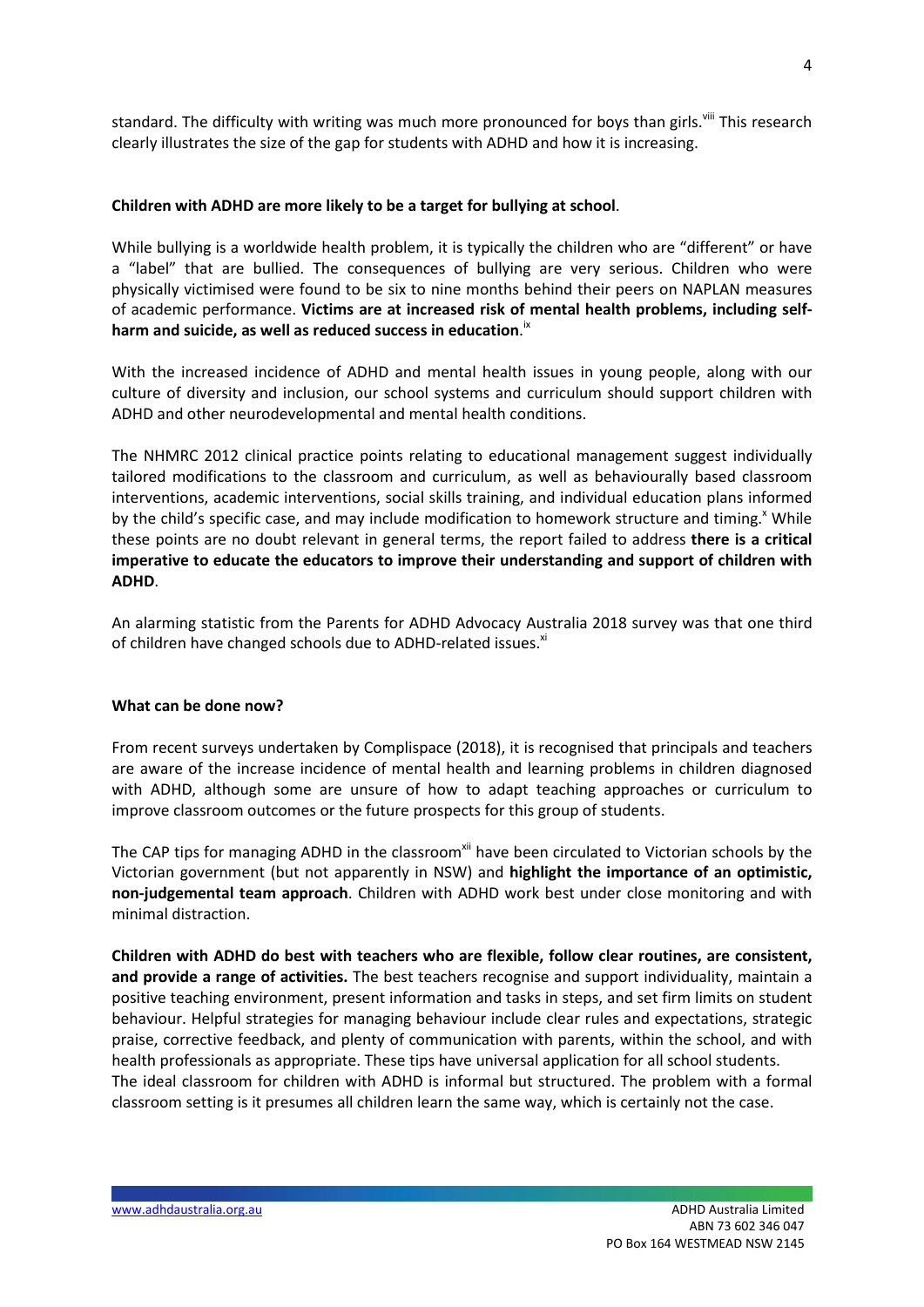**Often a child with ADHD needs more latitude in how they do their work versus what they** accomplish. For example, they may need to stand up at their desk and work at their own pace.<sup>xiii</sup>

**On another note, it is well documented that too much sitting, that is, our sedentary lifestyle, has been described as a global health hazard, and linked to an increased risk of everything from diabetes and cardiovascular disease to anxiety and depression**. xiv Apparently a lot of people don't like working while standing, and feel awkward in the workplace. Perhaps this is because they have been forced to sit down when they were at school! There is a huge opportunity to improve the health and wellbeing of future generations by supplying stand-up desks, not just for children with ADHD but for the majority of school children.

The recent report from the inquiry *Education of students with a disability or special needs in NSW* released earlier this year made 38 recommendations, of which ten had a direct impact on funding issues.<sup>xv</sup> The report recognised that while many staff in schools required significant additional training in how to best support children with a disability, inclusion in mainstream schooling is the best form of education for all learners, and very importantly, attitudes need to change. **It found that overall, leadership and attitudinal change can have the greatest impact.**

Funding, training and processes will not be successful as solutions until those in leadership roles, at schools and at system level, place the emphasis on every child's ability to learn and feel safe, rather than protecting the system.<sup>xvi</sup>

#### **Supporting adults with ADHD in the workplace**

Although workplaces are more diverse and inclusive today than they were in the past, there is still considerable discrimination and unconscious bias in the ways people with cognitive differences are treated. Anti-discrimination legislation has limited effectiveness in creating social change and changing attitudes associated with "normality".<sup>xvii</sup> Adonis (2015) noted comprehensive analysis in the Health Economics journal (2014) which found that in the US, adults with ADHD earn 33% less than their peers, and are 9% more likely to be unemployed.<sup>xviii</sup>

While mental health issues are unfortunately prevalent in Australian workplaces, adults with ADHD face special challenges, and in addition, may also be affected by comorbidities, especially anxiety and depression. Various sources suggest that around 50% of adults with ADHD in Australia have anxiety and/or depression. Beyond Blue's website states 3 million Australians are suffering from anxiety and depression. While that may only be a conservative estimate, it represents 12% of Australia's population of 25 million. Xix

While adults with ADHD are achieving positive results in a wide range of careers, it is very much up to the individual to identify or create opportunities that match their interests, personality, strengths and weaknesses, and level of education, skill and training, as well as to find ways to thrive within the workplace. As is often the case of those with mental health issues, many adults with ADHD do not disclose their diagnosis to their employers.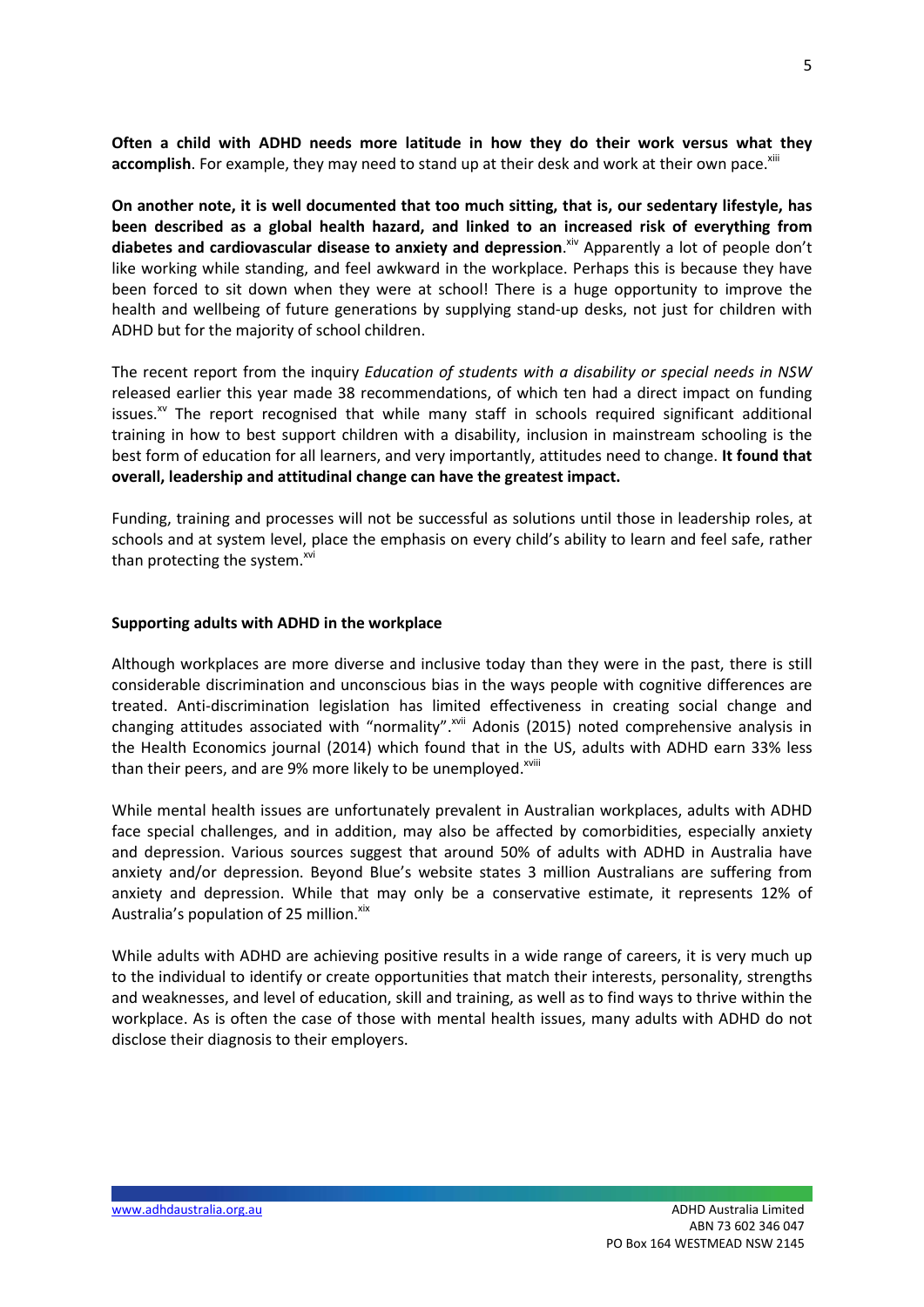Adults with ADHD may face issues with distractibility, impulsivity, hyperactivity, memory problems, boredom, time management (including hyper-focusing, running late and over-commitment), procrastination, administration (paperwork), and interpersonal issues (monologuing, interrupting and bluntness). $^{xx}$  Nadeau (2016) believes adults with ADHD can manage through careful job selection, honest self-assessment and self-management. This involves taking charge of ADHD by understanding your needs, knowing your limits, knowing when to ask for help, and focusing on your strengths and talents.

Beyond Blue and Heads Up<sup>xxi</sup> suggest focusing on three key areas – promoting positive mental health, protection through fostering an anti-bullying culture and addressing risk, and supporting employees with mental health conditions, to improve understanding, combat stigma and help prevent suicide. Also important is role clarity, job control, resources and skill development, individual factors, respect, trust and equity, leadership and management capability, various operational factors, and environmental factors.

While these are all matters for the employer/organisation, their leaders, the culture they create, and the individuals, the government could provide funding for various initiatives and educational programs which could be championed by mental health support groups.

## **Conclusion**

Whilst classification of ADHD is based on behavioural criteria, the disorder is biologically based, with strong genetic transmission. ADHD results in genuine disability, acknowledged by the educational, legal and medical communities.

It's time to recognise the profoundly negative and lasting impact ADHD has on children's education, social skills and outcomes in adult life, as well as on their families. With sufficient government recognition and support, funding, diagnosis, medical care, parent and teacher education, cultural and attitudinal change in schools, a focus on inclusion, and specific adjustments, we can change the trajectory that children with ADHD face, and achieve better life outcomes for those with ADHD and their families.

School is the place where the most damage can be done, but also where the greatest difference can be made. Many of the points we make are also relevant to making workplaces more inclusive and high performing for all employees to achieve workplace success.

**Leadership and attitudinal change in schools makes the biggest impact. This is especially the case in helping to reduce stigma. This includes implementing actions and culture change in schools to create an inclusive environment and stamp out major issues such as bullying.** An inclusive environment at school is also essential for children with ADHD to optimise their learning, and will benefit all children.

Making learning interesting, relevant and fun is essential. Children (and adults) learn best when they are interested, stimulated and engaged. Focus on socialisation and collaboration, and use an accommodating, non-punitive approach.

While special training for educators in recognising, understanding and supporting children with ADHD is extremely important, leadership and attitudinal change are critical to achieving successful outcomes.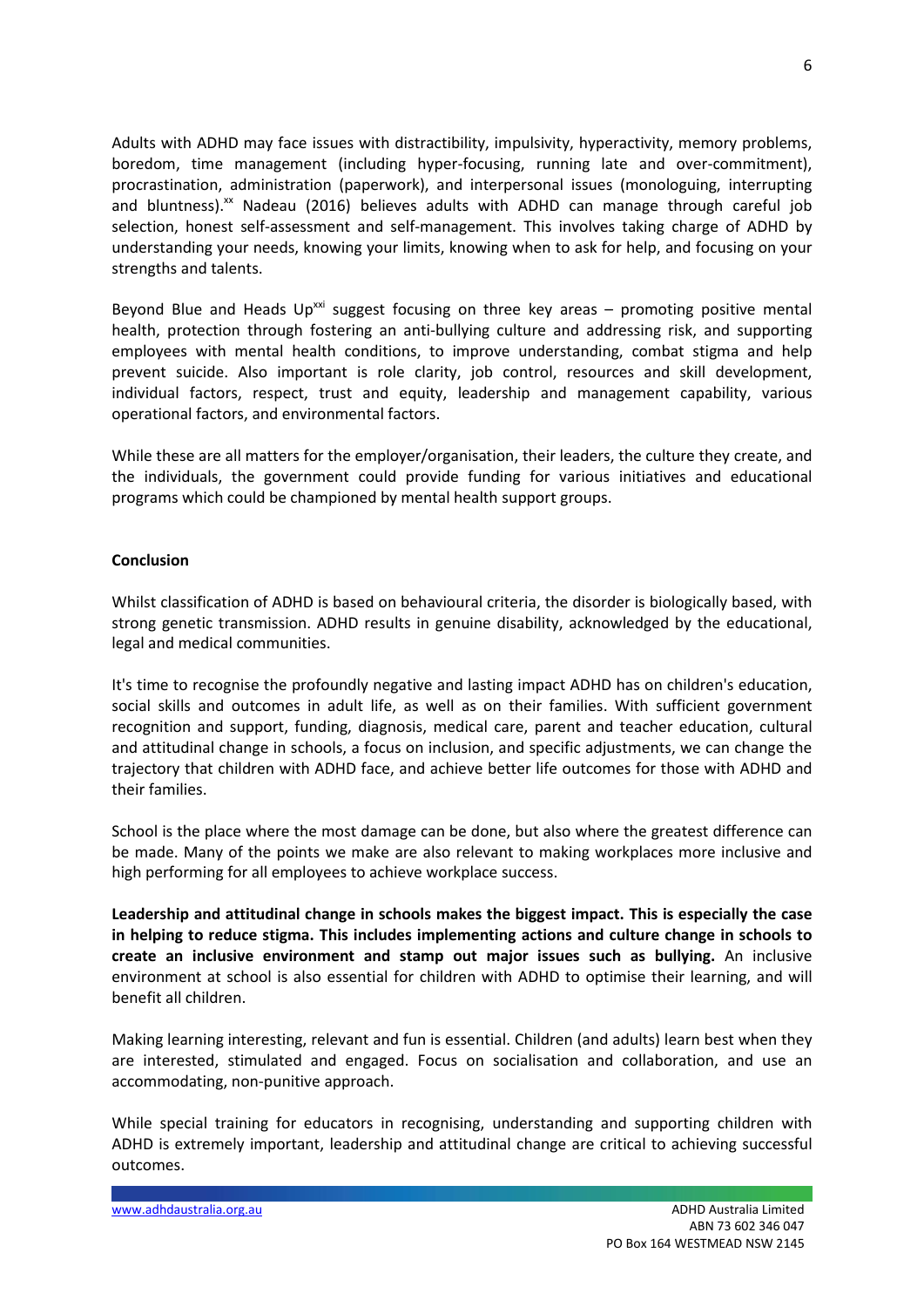Schools also need more resources, including increased numbers of counsellors, better post graduate teacher training (referencing ADHD and its impact on learning, as well as other mental health related issues), better support for teachers, and increased testing and evaluation for ADHD.

### **An optimistic, non-judgemental team-based approach is critical.**

# **Failure to act on these points will severely disadvantage our youth of the future, as well as increase mental health problems for future generations. We cannot afford to let this happen**.

On behalf of all stakeholders in the ADHD community, ADHD Australia will continue to advocate for positive change in our education system and workplaces, for children and adults with ADHD.